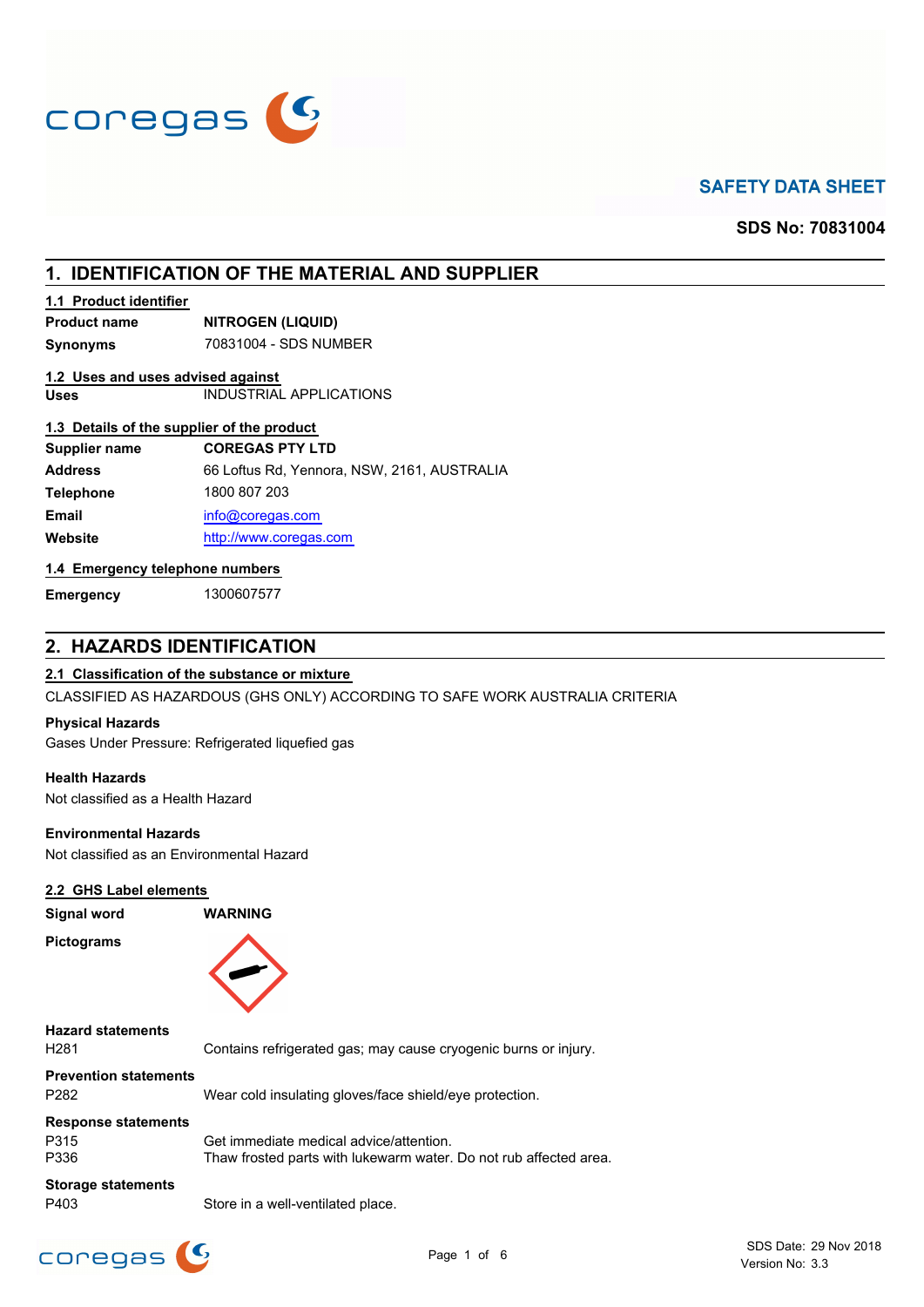## **PRODUCT NAME NITROGEN (LIQUID)**

#### **Disposal statements**

None allocated.

### **2.3 Other hazards**

Asphyxiant. Effects are proportional to oxygen displacement.

## **3. COMPOSITION/ INFORMATION ON INGREDIENTS**

#### **3.1 Substances / Mixtures**

| Ingredient               | Number    | umber                        | Content |
|--------------------------|-----------|------------------------------|---------|
|                          | しハこ       |                              | .       |
| $ -$<br>NI.<br>JGEN<br>⊷ | / −১ / −৬ | 702<br>024<br>1-103-9<br>ں 2 | 100%    |

## **4. FIRST AID MEASURES**

#### **4.1 Description of first aid measures**

| Eye                         | Cold burns: Immediately flush with tepid water or with sterile saline solution. Hold eyelids apart and irrigate<br>for 15 minutes. Seek medical attention.                                                                                                                                                                                                                                                                                   |
|-----------------------------|----------------------------------------------------------------------------------------------------------------------------------------------------------------------------------------------------------------------------------------------------------------------------------------------------------------------------------------------------------------------------------------------------------------------------------------------|
| <b>Inhalation</b>           | If inhaled, remove from contaminated area. To protect rescuer, use an Air-line respirator or Self Contained<br>Breathing Apparatus (SCBA). Apply artificial respiration if not breathing. Give oxygen if available.                                                                                                                                                                                                                          |
| <b>Skin</b>                 | Cold burns: Remove contaminated clothing and gently flush affected areas with warm water (30 $^{\circ}$ C) for 15<br>minutes. It is recommended that warm water is applied to clothing before removing it so as to prevent further<br>skin damage. Apply sterile dressing and treat as for a thermal burn. For large burns, immerse in warm water<br>for 15 minutes. DO NOT apply any form of direct heat. Seek immediate medical attention. |
| Ingestion                   | Ingestion is not considered a potential route of exposure.                                                                                                                                                                                                                                                                                                                                                                                   |
| <b>First aid facilities</b> | Eye wash facilities and safety shower should be available.                                                                                                                                                                                                                                                                                                                                                                                   |

#### **4.2 Most important symptoms and effects, both acute and delayed**

In high concentrations may cause asphyxiation. Direct contact with the liquefied material or escaping compressed gas may cause frostbite injury.

### **4.3 Immediate medical attention and special treatment needed**

Treat symptomatically.

## **5. FIRE FIGHTING MEASURES**

### **5.1 Extinguishing media**

Use water fog to cool containers from protected area.

### **5.2 Special hazards arising from the substance or mixture**

Non flammable.

### **5.3 Advice for firefighters**

Temperatures in a fire may cause cylinders to rupture. Cool cylinders or containers exposed to fire by applying water from a protected location. Remove cool cylinders from the path of the fire. Evacuate the area if unable to keep cylinders cool. Do not approach cylinders or containers suspected of being hot.

#### **5.4 Hazchem code**

- $2T$
- 2 Fine Water Spray.
- T Wear full fire kit and breathing apparatus. Dilute spill and run-off.

## **6. ACCIDENTAL RELEASE MEASURES**

#### **6.1 Personal precautions, protective equipment and emergency procedures**

If the cylinder is leaking, evacuate area of personnel. Inform manufacturer/supplier of leak. Use Personal Protective Equipment (PPE) as detailed in Section 8 of the SDS. Ventilate area where possible and eliminate ignition sources.

#### **6.2 Environmental precautions**

Prevent from entering sewers, basements and workpits, or any place where its accumulation can be dangerous.

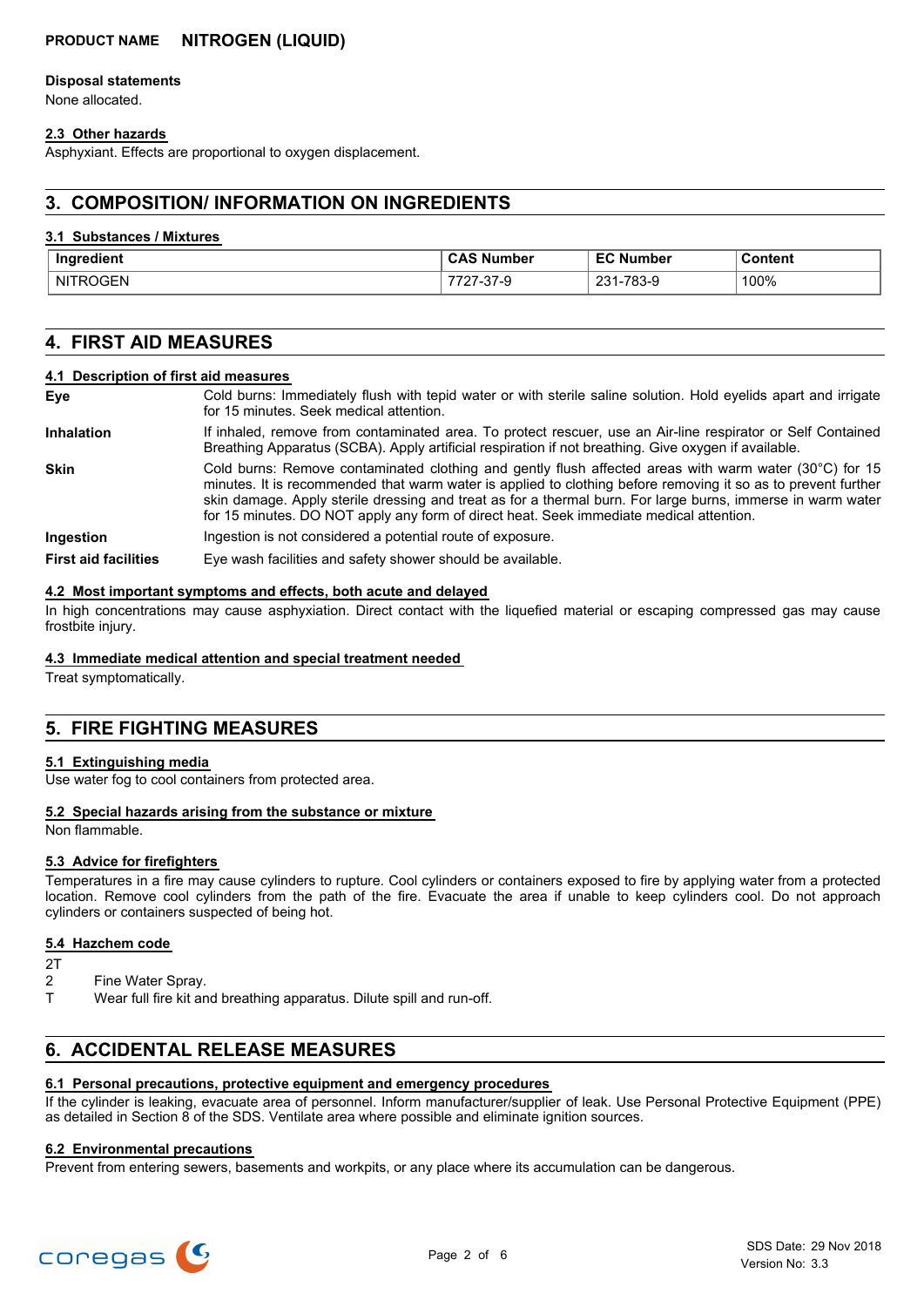#### **6.3 Methods of cleaning up**

Stop the flow of material, if this is without risk. If the leak is irreparable, move the cylinder to a safe and well ventilated area, and allow to discharge. Keep area evacuated and free from ignition sources until any leaked or spilled liquid has evaporated.

#### **6.4 Reference to other sections**

See Sections 8 and 13 for exposure controls and disposal.

## **7. HANDLING AND STORAGE**

### **7.1 Precautions for safe handling**

Before use carefully read the product label. Use of safe work practices are recommended to avoid eye or skin contact and inhalation. Observe good personal hygiene, including washing hands before eating. Prohibit eating, drinking and smoking in contaminated areas.

#### **7.2 Conditions for safe storage, including any incompatibilities**

Portable liquid container should be stored below 65°C in a secure area and upright to prevent from falling. Portable liquid containers should also be stored in a dry, well ventilated area constructed of non-combustible material with firm level floor (preferably concrete), away from areas of heavy traffic and emergency exits.

#### **7.3 Specific end uses**

No information provided.

# **8. EXPOSURE CONTROLS / PERSONAL PROTECTION**

### **8.1 Control parameters**

#### **Exposure standards**

| Ingredient | <b>Reference</b> | <b>TWA</b> |                   | <b>STEL</b> |                   |
|------------|------------------|------------|-------------------|-------------|-------------------|
|            |                  | ppm        | mq/m <sup>3</sup> | ppm         | mg/m <sup>3</sup> |
| Nitrogen   | <b>SWA JAUSI</b> | Asphvxiant |                   |             |                   |

#### **Biological limits**

No biological limit values have been entered for this product.

#### **8.2 Exposure controls**

Avoid inhalation. Use in well ventilated areas. Where an inhalation risk exists, mechanical explosion proof extraction ventilation is recommended. **Engineering controls**

#### **PPE**

| Wear safety glasses.                                                                                       |
|------------------------------------------------------------------------------------------------------------|
| Wear leather or insulated gloves.                                                                          |
| Wear coveralls.                                                                                            |
| Where an inhalation risk exists, wear Self Contained Breathing Apparatus (SCBA) or an Air-line respirator. |
|                                                                                                            |



# **9. PHYSICAL AND CHEMICAL PROPERTIES**

## **9.1 Information on basic physical and chemical properties**

| Appearance              | COLOURLESS LIQUID    |
|-------------------------|----------------------|
| <b>Odour</b>            | <b>ODOURLESS</b>     |
| Flammability            | <b>NON FLAMMABLE</b> |
| <b>Flash point</b>      | <b>NOT RELEVANT</b>  |
| <b>Boiling point</b>    | $-195.8^{\circ}$ C   |
| <b>Melting point</b>    | $-210^{\circ}$ C     |
| <b>Evaporation rate</b> | <b>NOT AVAILABLE</b> |
| рH                      | <b>NOT AVAILABLE</b> |
| <b>Vapour density</b>   | <b>NOT AVAILABLE</b> |
| <b>Specific gravity</b> | <b>NOT AVAILABLE</b> |

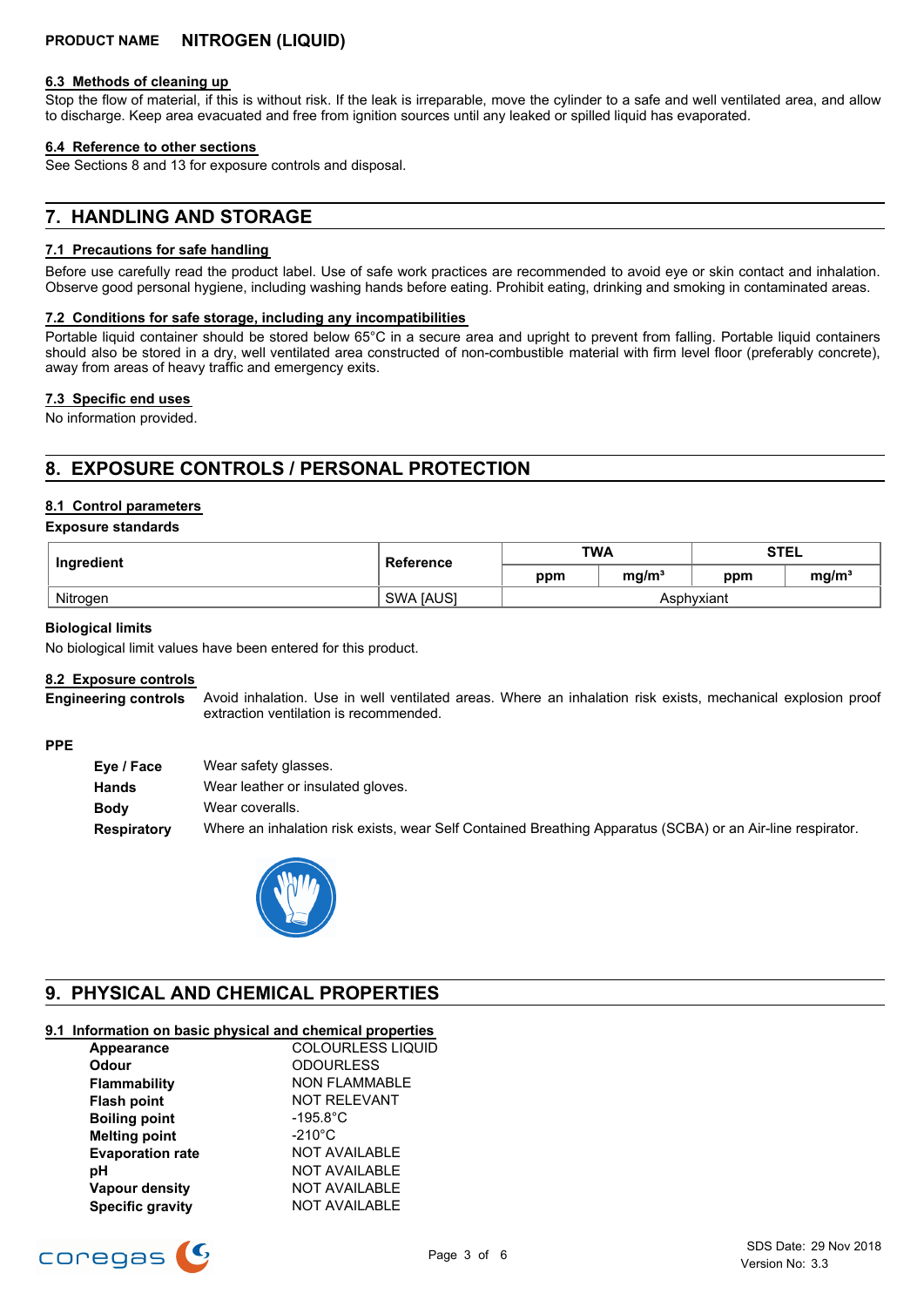## **PRODUCT NAME NITROGEN (LIQUID)**

#### **9.1 Information on basic physical and chemical properties**

| Solubility (water)               | <b>INSOLUBLE</b>     |
|----------------------------------|----------------------|
| Vapour pressure                  | <b>NOT AVAILABLE</b> |
| <b>Upper explosion limit</b>     | <b>NOT RELEVANT</b>  |
| Lower explosion limit            | <b>NOT RELEVANT</b>  |
| <b>Partition coefficient</b>     | <b>NOT AVAILABLE</b> |
| <b>Autoignition temperature</b>  | NOT AVAILABLE        |
| <b>Decomposition temperature</b> | NOT AVAILABLE        |
| <b>Viscosity</b>                 | <b>NOT AVAILABLE</b> |
| <b>Explosive properties</b>      | <b>NOT AVAILABLE</b> |
| <b>Oxidising properties</b>      | <b>NOT AVAILABLE</b> |
| <b>Odour threshold</b>           | <b>NOT AVAILABLE</b> |

## **10. STABILITY AND REACTIVITY**

#### **10.1 Reactivity**

Carefully review all information provided in sections 10.2 to 10.6.

### **10.2 Chemical stability**

Stable under recommended conditions of storage.

#### **10.3 Possibility of hazardous reactions**

Polymerization will not occur.

#### **10.4 Conditions to avoid**

Avoid heat, sparks, open flames and other ignition sources.

#### **10.5 Incompatible materials**

Compatible with most commonly used materials.

### **10.6 Hazardous decomposition products**

May evolve toxic gases if heated to decomposition.

## **11. TOXICOLOGICAL INFORMATION**

#### **11.1 Information on toxicological effects**

| <b>Acute toxicity</b>              | Based on available data, the classification criteria are not met.                                                                                                                 |
|------------------------------------|-----------------------------------------------------------------------------------------------------------------------------------------------------------------------------------|
| <b>Skin</b>                        | Not classified as a skin irritant. Contact with the liquefied material or escaping compressed gas may cause<br>frostbite injury.                                                  |
| Eye                                | Not classified as an eye irritant. Contact with the liquefied material or escaping compressed gas may cause<br>frostbite injury.                                                  |
| <b>Sensitisation</b>               | Not classified as causing skin or respiratory sensitisation.                                                                                                                      |
| <b>Mutagenicity</b>                | Not classified as a mutagen.                                                                                                                                                      |
| Carcinogenicity                    | Not classified as a carcinogen.                                                                                                                                                   |
| <b>Reproductive</b>                | Not classified as a reproductive toxin.                                                                                                                                           |
| STOT - single<br>exposure          | Asphyxiant. Effects are proportional to oxygen displacement. Over exposure may result in dizziness,<br>drowsiness, weakness, fatique, breathing difficulties and unconsciousness. |
| <b>STOT</b> - repeated<br>exposure | Not classified as causing organ damage from repeated exposure.                                                                                                                    |
| <b>Aspiration</b>                  | Not classified as causing aspiration.                                                                                                                                             |

# **12. ECOLOGICAL INFORMATION**

# **12.1 Toxicity**

No information provided.

### **12.2 Persistence and degradability**

No information provided.

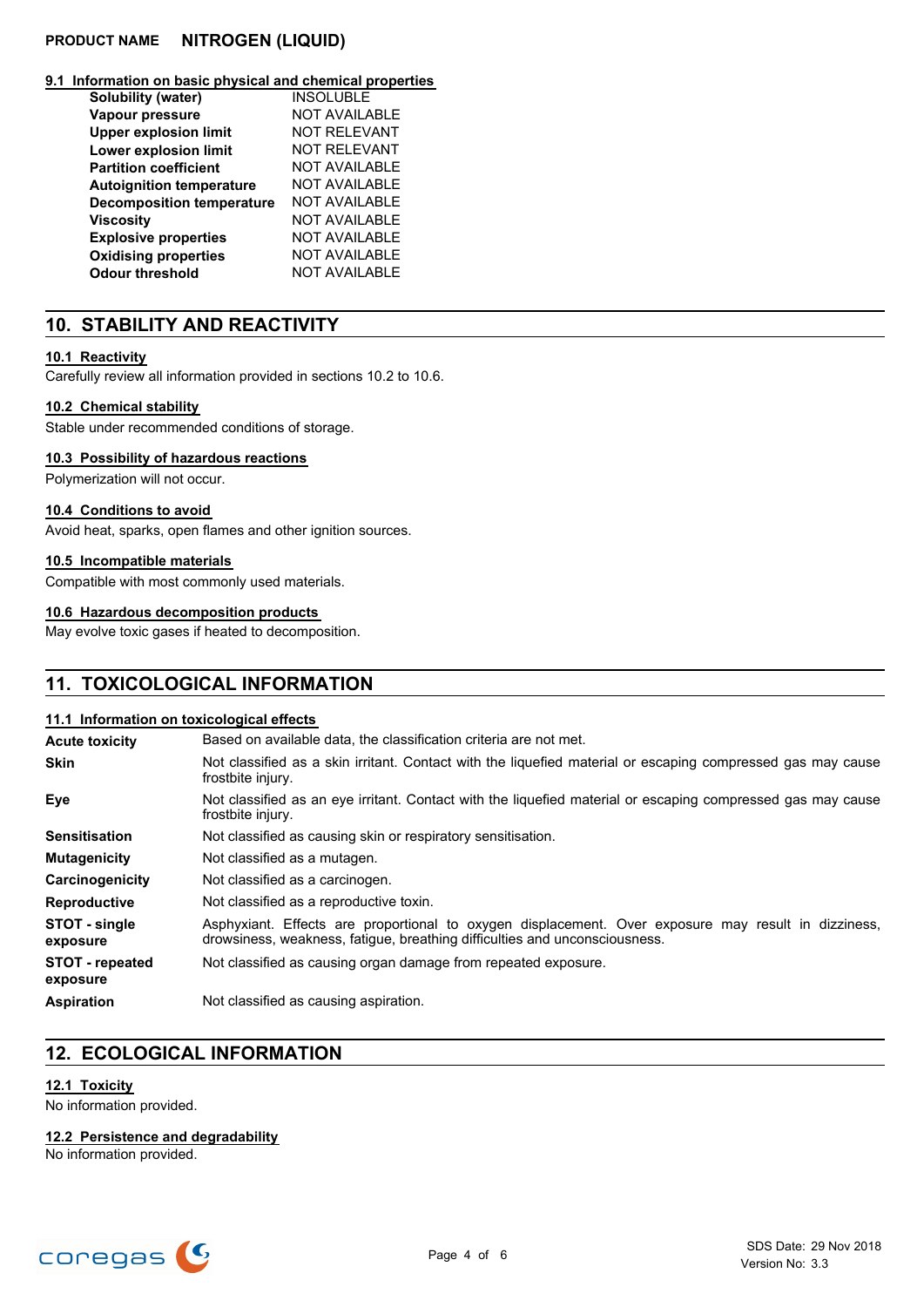## **12.3 Bioaccumulative potential**

No information provided.

## **12.4 Mobility in soil**

No information provided.

### **12.5 Other adverse effects**

No information provided.

# **13. DISPOSAL CONSIDERATIONS**

### **13.1 Waste treatment methods**

Cylinders should be returned to the manufacturer or supplier for disposal of contents. **Waste disposal** Legislation **Dispose of in accordance with relevant local legislation.** 

## **14. TRANSPORT INFORMATION**

## **CLASSIFIED AS A DANGEROUS GOOD BY THE CRITERIA OF THE ADG CODE**



|                                     | <b>LAND TRANSPORT (ADG)</b>       | <b>SEA TRANSPORT (IMDG / IMO)</b> | AIR TRANSPORT (IATA / ICAO)      |
|-------------------------------------|-----------------------------------|-----------------------------------|----------------------------------|
|                                     |                                   |                                   |                                  |
| 14.1 UN Number                      | 1977                              | 1977                              | 1977                             |
| 14.2 Proper<br><b>Shipping Name</b> | NITROGEN, REFRIGERATED<br>LIQUID. | NITROGEN, REFRIGERATED<br>Liquid  | NITROGEN, REFRIGERATED<br>LIQUID |
| 14.3 Transport<br>hazard class      | $2.2^{\circ}$                     | 2.2                               | 2.2                              |
| 14.4 Packing Group                  | None allocated.                   | None allocated.                   | None allocated.                  |

## **14.5 Environmental hazards**

No information provided.

## **14.6 Special precautions for user**

| Hazchem code             | 2T              |
|--------------------------|-----------------|
| <b>GTEPG</b>             | 2C <sub>3</sub> |
| <b>Other information</b> | Transport       |

on open top vehicles in accordance with local legislation.

# **15. REGULATORY INFORMATION**

|                           | 15.1 Safety, health and environmental regulations/legislation specific for the substance or mixture                                                                |
|---------------------------|--------------------------------------------------------------------------------------------------------------------------------------------------------------------|
| <b>Poison schedule</b>    | A poison schedule number has not been allocated to this product using the criteria in the Standard for the<br>Uniform Scheduling of Medicines and Poisons (SUSMP). |
| <b>Classifications</b>    | Safework Australia criteria is based on the Globally Harmonised System (GHS) of Classification and<br>Labelling of Chemicals.                                      |
| <b>Inventory listings</b> | <b>AUSTRALIA: AICS (Australian Inventory of Chemical Substances)</b><br>All components are listed on AICS, or are exempt.                                          |

## **16. OTHER INFORMATION**

## **Additional information**